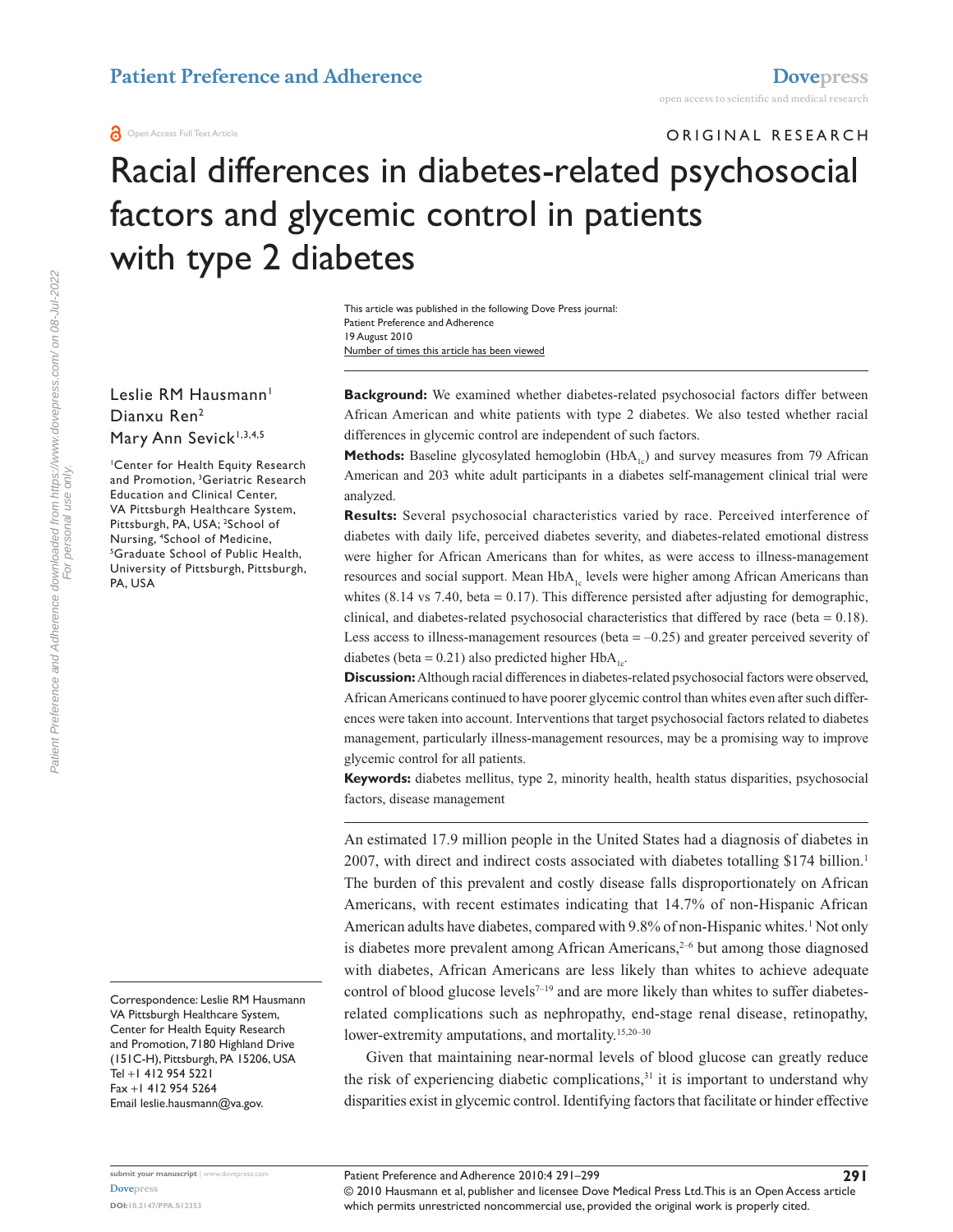diabetes management, and determining whether these factors operate the same for African American and white patients, would allow the strategic development and implementation of interventions designed to reduce disparities between groups. However, few factors underlying the racial gap in glycemic control have been identified. Several studies have shown that racial differences in glycemic control persist after controlling for demographic, clinical, and behavioral factors such as age, sex, body mass index, education, socioeconomic status, physical comorbidities, depression, diabetes treatment regimen, access to health care, adherence to diabetes medications, and physical activity levels.7,8,11–13,16,32–34 Racial differences in glycemic control are also not fully explained by differences in processes of care, as rates of obtaining standard tests and screenings for comprehensive diabetes management are often equivalent or higher for African Americans compared with whites.<sup>10,15,35-41</sup>

Achieving and maintaining adequate glycemic control can require the adoption of multiple behaviors that involve diet, exercise, and appropriate intake of insulin and/or oral hypoglycemic medications, resulting in a complicated regimen that poses significant challenges to patients. Social cognitive theory (SCT) maintains that whether patients adopt desired behaviors is influenced by the interaction of intrapersonal factors (eg, belief in one's ability to adopt the behavior or the expected utility of adopting the behavior) and environmental factors (eg, social support for the behavior or lack of external barriers).42 The basic tenets of SCT are supported by a large body of evidence showing that factors such as self efficacy in disease management and social support are associated with increased adherence to recommended diabetes self-management behaviors and improved glycemic control.43–48 Much of the early work applying SCT to diabetes management, however, did not examine whether there were racial differences in intrapersonal and environmental factors related to diabetes management (heretofore referred to as diabetes-related psychosocial factors) or whether such factors had different effects on diabetes outcomes for these groups.

More recent work has begun to focus on whether the tenets of SCT generalize to diabetes management among African American patients, but studies have yielded mixed results.49–54 The influence of social support and self efficacy on various self-care domains has been inconsistent in African American samples, with some studies finding no relationships<sup>54</sup> and others finding relationships with some, but not all, self-care domains (eg, glucose monitoring and exercise, but not medication adherence).<sup>49,50,53</sup> There is also evidence that diabetes-related emotional distress, which may interfere with diabetes management behaviors, is not related to glucose control among African Americans.<sup>55</sup> However, few studies have directly examined whether diabetes-related psychosocial factors such as these differ between African Americans and whites or whether racial differences in glycemic control persist after taking into account racial differences in diabetes-related psychosocial factors.

We attempted to address this gap in the literature by exploring whether racial differences exist for several psychosocial factors found in past research to be associated with improved diabetes self-care and/or glycemic control. These included factors pertaining to self-care and quality of life (eg, self-efficacy in diabetes self-management, diabetesrelated social support, perceived severity of one's disease), access to resources that support disease management, and emotional distress related to diabetes. We further examined whether racial differences in glycemic control remained after taking into account race differences in these factors. We examined these issues using baseline data from African American and white patients enrolled in a clinical trial of a behavioral intervention to improve diabetes self-management.

### **Methods** Patient population

Data for this analysis consisted of baseline measures collected from patients enrolled in the ENHANCE study, a single-center, randomized controlled trial of a behavioral intervention designed to foster adherence of individuals with type 2 diabetes to their self-management regimen. Participants were recruited from Pittsburgh, Pennsylvania and the surrounding area. Adults with a self-reported diagnosis of type 2 diabetes were eligible for enrollment in the trial. Exclusion criteria included (1) history of hypoglycemic coma/seizure within the last 12 months, (2) hypoglycemia requiring 3rd party assistance within the last 3 months, (3) unwillingness to do capillary blood testing, (4) history consistent with type 1 diabetes, (5) unwillingness or inability to participate in scheduled group classes, (6) renal dialysis or expectation of dialysis within the next 6 months, (7) history of dementia, alcohol, or substance abuse, (8) plans to move outside of the study region within the next 8 months, and (9) participation in another clinical study. Eligible participants were scheduled for a baseline fasting laboratory measurement visit and completed a baseline survey (described below). Data collected from participants during their baseline visit were used in the current analyses. Complete details regarding the intervention and study design are available elsewhere.<sup>56</sup>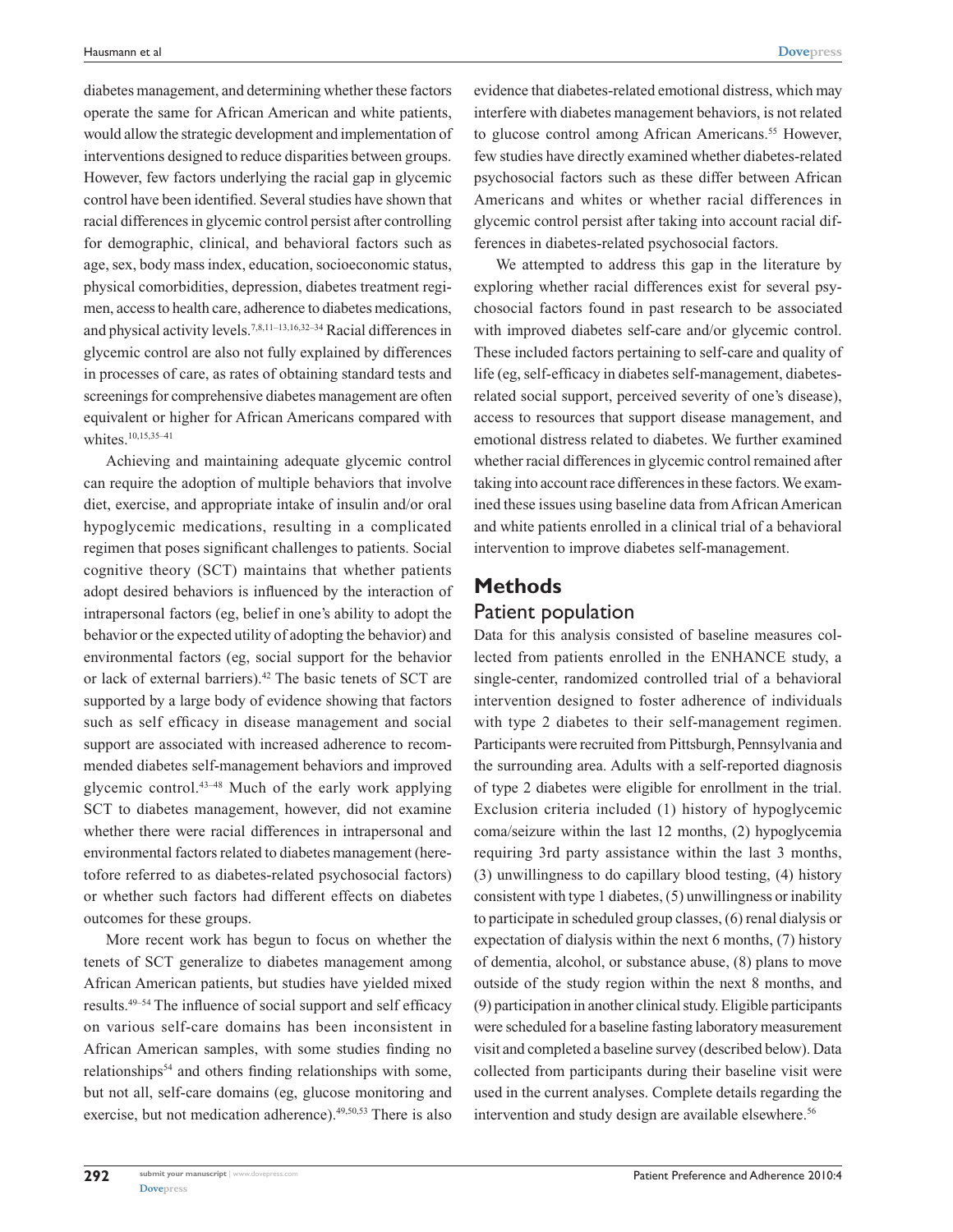#### **Measurements**

Two weeks prior to their baseline assessment visit, eligible participants were sent a packet of questionnaires that contained measures of demographic, clinical, and diabetesrelated psychosocial factors used in the current analyses. Demographic and clinical factors included self-reported race and ethnicity, gender, years of formal education, annual household income, employment status, health insurance status, and diabetes medication regimen (coded as 'includes insulin vs does not include insulin' for analyses). Total caloric expenditure through physical activity was also assessed using the Community Health Activities Model Program for Seniors questionnaire (CHAMPS).<sup>57</sup> Physical and mental comorbidities were assessed using the Rigler comorbidity checklist<sup>58</sup> and Beck Depression Inventory-II,<sup>59</sup> respectively. Descriptions of the diabetes-related psychosocial factors and how they were measured are provided in Table 1.

During the baseline assessment visit, signed informed consent was obtained, after which questionnaires were collected and reviewed for completeness. Staff also obtained measures of height and weight at that time, which were used to calculate body mass index (BMI). Glycemic control was determined by serum hemoglobin  $A1c$  (HbA<sub>1c</sub>) levels obtained via venipuncture. At the completion of the baseline visit, participants were given a \$20 gift certificate to a local grocery store and parking vouchers or bus passes were provided as needed. The study was approved by the Institutional Review Board of the University of Pittsburgh.

#### Statistical analysis

We first determined whether there were significant ( $P < 0.05$ ) racial differences in each demographic, clinical, and diabetes-related psychosocial factor by examining bivariate associations between race and each variable. Continuous variables were summarized using means and standard deviations; categorical variables were summarized by frequencies and percentages. Bivariate associations between race and each variable were assessed using Student's *t*-test or its nonpara-

| <b>Variable</b>                                 | <b>Description</b>                                                                                                                                                                                                                                             | <b>Measurement</b>         | # of items | <b>Possible</b> | Cronbach's |  |
|-------------------------------------------------|----------------------------------------------------------------------------------------------------------------------------------------------------------------------------------------------------------------------------------------------------------------|----------------------------|------------|-----------------|------------|--|
|                                                 |                                                                                                                                                                                                                                                                | tool                       |            | range           | alpha      |  |
| Access to illness-<br>management resources      | Support (eg, informational or emotional)<br>for the management of chronic illness<br>available from one's physician/health care<br>team, family/friends, personal actions,<br>neighborhood, community, media/policy,<br>community organizations, and workplace | CIRS <sup>65</sup>         | 64         | $I - 5$         | 0.91       |  |
| Interference of<br>diabetes with daily life     | Interference caused by diabetes to daily<br>activities, work, and social/recreational<br>activities                                                                                                                                                            | MDQ Subscale <sup>45</sup> | 9          | $0 - 6$         | 0.93       |  |
| Perceived severity<br>of diabetes               | Extent to which diabetes is a severe<br>health problem and causes concern/worry                                                                                                                                                                                | MDQ Subscale <sup>45</sup> | 3          | $0 - 6$         | 0.87       |  |
| Perceived diabetes-<br>related social support   | Social support received from significant<br>others, family, friends, and health<br>professionals                                                                                                                                                               | MDQ Subscale <sup>45</sup> | 4          | $0 - 6$         | 0.74       |  |
| Positive reinforcing<br>behaviors               | Reinforcement received from significant<br>others for engaging in desirable<br>self-management behaviors                                                                                                                                                       | MDQ Subscale <sup>45</sup> | 8          | $0 - 6$         | 0.91       |  |
| Misguided support<br>behaviors                  | Nonsupportive behaviors by significant<br>others to encourage self-management<br>behaviors (eg, nagging)                                                                                                                                                       | MDQ Subscale <sup>45</sup> | 4          | $0 - 6$         | 0.82       |  |
| Self efficacy in diabetes<br>self management    | Confidence in ability to perform<br>desirable self-management behaviors                                                                                                                                                                                        | MDQ Subscale <sup>45</sup> | 7          | $0 - 100$       | 0.91       |  |
| Outcome expectancies<br>for self-care behaviors | Perceptions of the effects of desirable<br>self-management behaviors on metabolic<br>control and prevention of complications                                                                                                                                   | MDQ Subscale <sup>45</sup> | 6          | $0 - 100$       | 0.88       |  |
| Diabetes-related<br>emotional distress          | Emotional responses to issues unique<br>to living with diabetes                                                                                                                                                                                                | PAID <sup>66</sup>         | 20         | $0 - 100$       | 0.94       |  |

#### **Table 1** Summary of psychosocial measures

**Abbreviations:** CIRS, Chronic Illness Resources Survey; MDQ, Multidimensional Diabetes Questionnaire; PAID, Problem Areas in Diabetes Scale.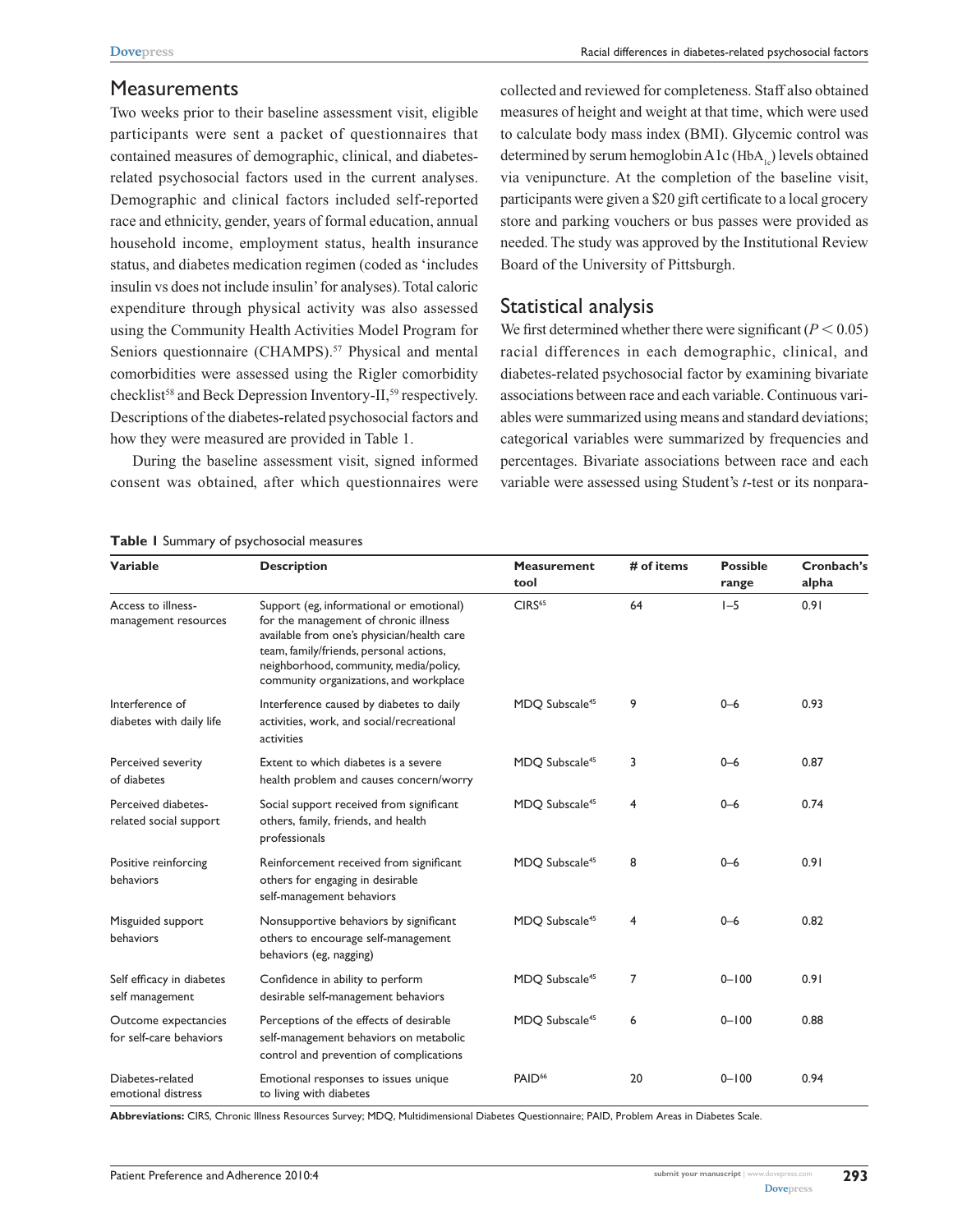metric equivalent (eg, Wilcoxon rank sum test) for continuous variables and by the  $\chi^2$  statistic for categorical variables.

Next, we used linear regression to examine whether race was associated with HbA<sub>1c</sub> level prior to adjusting for any additional variables. We then examined multiple linear regression models to determine whether race was associated with  $HbA<sub>1c</sub>$  level after adjustment for variables that were found to differ by race in the bivariate analyses at a *P* value of at least marginal significance  $(P < 0.10)$ . The first multivariable model included race and patient demographic and clinical factors that differed by race. The second multivariable model consisted of the first model plus the psychosocial factors that differed by race. Finally, we examined an additional set of models that tested the interaction effects of race and each variable on  $HbA_{1c}$  to determine whether the effects of these variables on glycemic control differed for African American and white patients. All analyses were performed using SAS software (version 9.2; SAS Institute, Cary, NC, USA).

## **Results**

### Racial differences in demographic and clinical characteristics

African Americans and whites differed on several demographic and clinical characteristics (Table 2). Compared with whites, African Americans were significantly younger (mean age  $= 51.1$  vs 57.3), had fewer years of education

(13.4 vs 15.0), expended more calories during physical activity (4228.3 vs 3354.8), and had fewer comorbid conditions (3.3 vs 3.9). There was a marginal trend for African Americans to score higher than whites on the Beck Depression Index (0.6 vs 0.5). African Americans were also more likely than whites to be female (79.8% vs 62.7%) and had lower incomes than whites (51.3% vs 19.5% had incomes <US\$20K). There were no racial differences in body mass index, likelihood of being employed, having health insurance, or having a diabetes-medication regimen that included insulin.

## Racial differences in psychosocial characteristics

African Americans and whites differed significantly on several diabetes-related psychosocial characteristics (see Table 3). Compared with whites, African Americans reported more interference of diabetes with daily life, greater severity of diabetes, and more diabetes-related emotional distress. In contrast, African Americans reported having access to more resources to support illness management and more diabetes-related social support. African Americans and whites did not differ in positive reinforcing behaviors or misguided support behaviors from significant others, or on levels of self efficacy or outcome expectancies for diabetes self-care behaviors.

|  | Table 2 Demographic and clinical characteristics of white and African American adults with type 2 diabetes |  |
|--|------------------------------------------------------------------------------------------------------------|--|
|--|------------------------------------------------------------------------------------------------------------|--|

|                           |              | Non-hispanic white $(n = 203)$ | African American (n = 79) |         | Pa     |
|---------------------------|--------------|--------------------------------|---------------------------|---------|--------|
| Age (mean $\pm$ SD)       | 57.3         | $±$ 11.1                       | 51.1                      | ±8.9    | 0.001  |
| Years of formal education | 15.0         | ± 3.0                          | 13.4                      | ±2.4    | 0.0001 |
| Body mass index           | 34.6         | ±7.0                           | 35.3                      | ±9.5    | 0.55   |
| Caloric expenditure/week  | 3354.8       | ± 2612.9                       | 4228.3                    | ±3175.5 | 0.03   |
| Comorbidity disease index | 3.9          | $±$ 2.1                        | 3.3                       | ±2.0    | 0.02   |
| Beck's depression index   | 0.5          | ± 0.4                          | 0.6                       | ±0.5    | 0.08   |
| Women (n %)               | 126          | 62.7%                          | 63                        | 79.8%   | 0.006  |
| Income                    |              |                                |                           |         | 0.0001 |
| Less than $$20,000$       | 38           | 19.5%                          | 40                        | 51.3%   |        |
| \$20,000-\$50,000         | 87           | 44.6%                          | 23                        | 29.5%   |        |
| Greater than \$50,000     | 70           | 35.9%                          | 15                        | 19.2%   |        |
| <b>Employment status</b>  |              |                                |                           |         | 0.34   |
| Employed                  | 122          | 60.7%                          | 43                        | 54.4%   |        |
| Not employed              | 79           | 39.3%                          | 36                        | 45.6%   |        |
| Health insurance status   |              |                                |                           |         | 0.91   |
| Insured                   | 190          | 94.5%                          | 74                        | 94.9%   |        |
| Not insured               | $\mathbf{H}$ | 5.5%                           | 4                         | 5.1%    |        |
| Medication regimen        |              |                                |                           |         | 0.28   |
| Includes insulin          | 37           | 19.4%                          | 9                         | 25.3%   |        |
| Does not include insulin  | 154          | 80.6%                          | 56                        | 74.7%   |        |

Notes: <sup>a</sup>Comparisons between white and African American participants were made using *t*-tests (or non-parametric equivalent) for means and χ<sup>2</sup> tests for frequencies.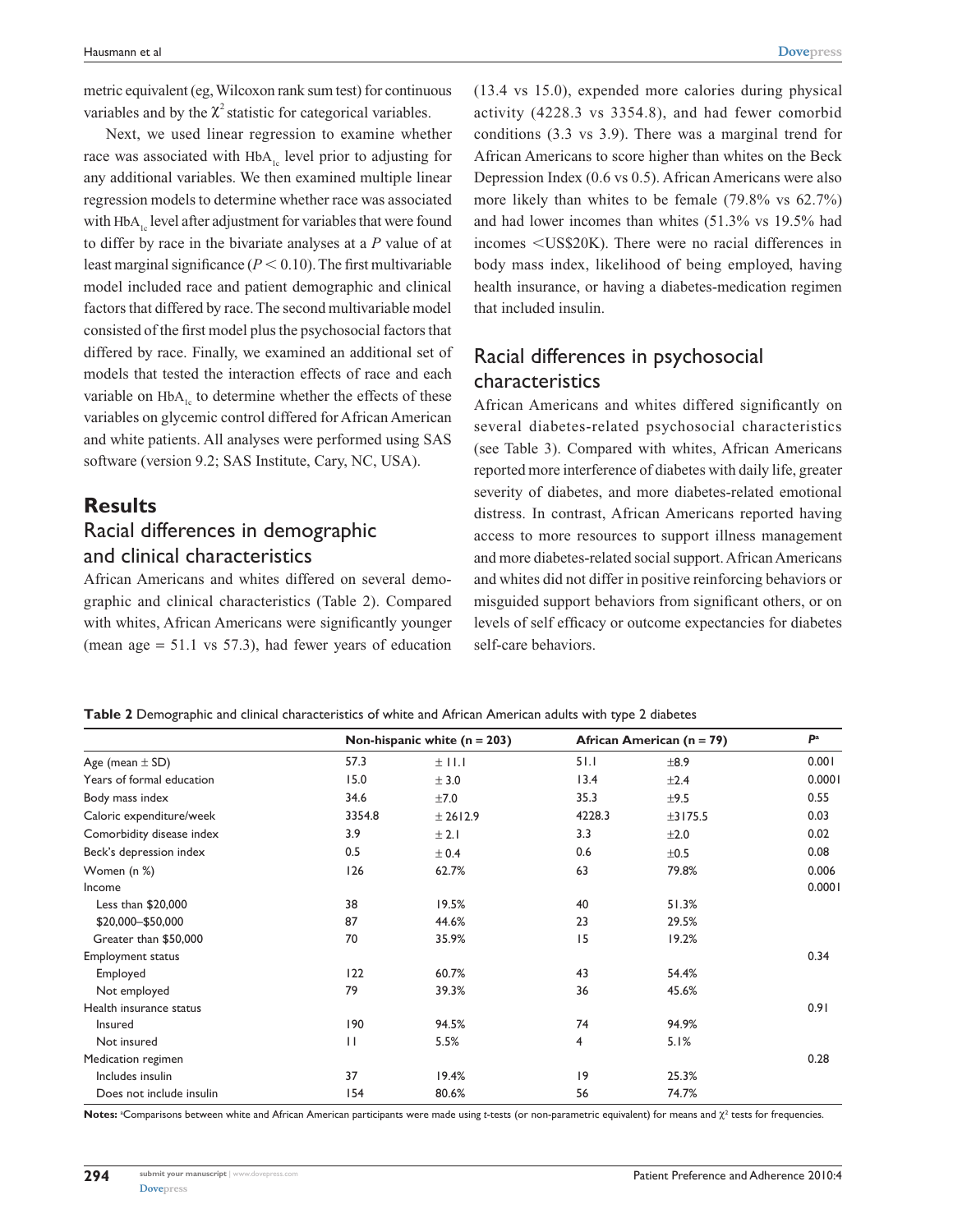|                                              |      | Non-hispanic white | <b>African American</b> | Р <sup>а</sup> |        |
|----------------------------------------------|------|--------------------|-------------------------|----------------|--------|
| Access to illness-management resources       | 2.5  | ± 0.5              | 2.8                     | ± 0.6          | 0.0005 |
| Interference of diabetes with daily life     | l.3  | $\pm$ 1.3          | 1.7                     | ±1.4           | 0.01   |
| Perceived severity of diabetes               | 3.3  | ±1.7               | 3.8                     | ±1.8           | 0.04   |
| Perceived diabetes-related social support    | 3.2  | ±1.5               | 3.6                     | ±1.4           | 0.047  |
| Positive reinforcing behaviors               | 2.1  | ±1.6               | 2.5                     | ±1.9           | 0.16   |
| Misguided support behaviors                  | ۱.9  | ±1.7               | 2.4                     | ± 2.0          | 0.17   |
| Self-efficacy in diabetes self-management    | 40.7 | ± 20.0             | 38.1                    | ± 19.5         | 0.35   |
| Outcome expectancies for self-care behaviors | 61.4 | ±7.9               | 59.9                    | ± 12.1         | 0.31   |
| Diabetes-related emotional distress          | 33.4 | ± 20.8             | 40.1                    | ± 22.9         | 0.02   |

**Table 3** Psychosocial characteristics (mean ± SD) of white and African American patients with type 2 diabetes

**Notes:** <sup>a</sup> Comparisons between white and African American participants were made using *t*-tests (or nonparametric equivalent).

# Race differences in  $HbA_{1c}$

African Americans (mean  $= 8.14$ , standard deviation  $= 2.53$ ) had significantly higher HbA<sub>1c</sub> levels than whites (mean = 7.40, standard deviation  $= 1.71$ ) in analyses not adjusting for any demographic, clinical, or psychosocial characteristics (standardized beta =  $0.17, P \le 0.01$ ) (Table 4, Model 1). This race difference persisted after adjusting for demographic and clinical factors that varied by race in bivariate analyses (standardized beta =  $0.15$ ,  $P = 0.02$ ) (Table 4, Model 2). In a model that also included diabetes-related psychosocial factors that differed by race, race continued to be a significant predictor of HbA<sub>1c</sub> (standardized beta =  $0.18, P \le 0.01$ ) (Table 4, Model 3). In this model, access to illness-management resources was negatively associated with HbA<sub>1c</sub> (standardized beta =  $-0.25$ ,  $P < 0.01$ ) and perceived severity of diabetes was positively associated with HbA<sub>1c</sub> (standardized beta = 0.21,  $P = 0.02$ ).  $HbA<sub>1c</sub>$  was not associated with interference of diabetes with daily life, diabetes-related social support, or diabetes-related emotional distress in the final adjusted model. We ran a series of additional models to test whether there were significant

Table 4 Multiple linear regression models examining the association of race with HbA<sub>1c</sub> after adjusting for demographic, clinical, and diabetes-related psychosocial factors that differ by race

| <b>Variables</b>                             | Model I: race |           |             | Model 2: model 1 + demographic<br>and clinical factors |           |           | Model 3: model 2 + diabetes-<br>related psychosocial factors |      |           |           |             |        |
|----------------------------------------------|---------------|-----------|-------------|--------------------------------------------------------|-----------|-----------|--------------------------------------------------------------|------|-----------|-----------|-------------|--------|
|                                              | В             | <b>SE</b> | <b>Beta</b> | $\mathsf{P}$                                           | В         | <b>SE</b> | <b>Beta</b>                                                  | P    | В         | <b>SE</b> | <b>Beta</b> | P      |
| African American                             | 0.73          | 0.26      | 0.17        | < 0.01                                                 | 0.69      | 0.30      | 0.15                                                         | 0.02 | 0.82      | 0.31      | 0.18        | < 0.01 |
| Age                                          |               |           |             |                                                        | $-0.008$  | 0.01      | $-0.05$                                                      | 0.50 | 0.005     | 0.01      | 0.03        | 0.68   |
| Years of formal education                    |               |           |             |                                                        | $-0.0003$ | 0.04      | $-0.0004$                                                    | 1.00 | 0.01      | 0.04      | 0.02        | 0.81   |
| Caloric expenditure/<br>week (Kcal)          |               |           |             |                                                        | $-0.09$   | 0.04      | $-0.13$                                                      | 0.04 | $-0.06$   | 0.05      | $-0.08$     | 0.22   |
| Comorbidity disease index                    |               |           |             |                                                        | $-0.13$   | 0.06      | $-0.14$                                                      | 0.04 | $-0.16$   | 0.07      | $-0.17$     | < 0.01 |
| Beck's depression index                      |               |           |             |                                                        | 0.67      | 0.30      | 0.15                                                         | 0.03 | 0.13      | 0.35      | 0.03        | 0.71   |
| Women                                        |               |           |             |                                                        | $-0.19$   | 0.27      | $-0.05$                                                      | 0.47 | $-0.22$   | 0.28      | $-0.05$     | 0.42   |
| Income                                       |               |           |             |                                                        |           |           |                                                              | 0.45 |           |           |             | 0.54   |
| \$20,000-\$50,000                            |               |           |             |                                                        | 0.41      | 0.31      | 0.10                                                         | 0.19 | 0.31      | 0.31      | 0.07        | 0.32   |
| Greater than \$50,000                        |               |           |             |                                                        | 0.28      | 0.34      | 0.06                                                         | 0.41 | 0.07      | 0.34      | 0.02        | 0.84   |
| Access to illness-<br>management resources   |               |           |             |                                                        |           |           |                                                              |      | $-0.95$   | 0.30      | $-0.25$     | < 0.01 |
| Interference of diabetes<br>with daily life  |               |           |             |                                                        |           |           |                                                              |      | 0.02      | 0.12      | 0.01        | 0.87   |
| Perceived severity<br>of diabetes            |               |           |             |                                                        |           |           |                                                              |      | 0.25      | 0.10      | 0.21        | 0.02   |
| Perceived diabetes-related<br>social support |               |           |             |                                                        |           |           |                                                              |      | 0.08      | 0.10      | 0.06        | 0.44   |
| Diabetes-related<br>emotional distress       |               |           |             |                                                        |           |           |                                                              |      | $-0.0008$ | 0.009     | $-0.008$    | 0.93   |

**Abbreviations:** B, unstandardized regression coefficient; SE, standard error; Beta, standardized regression coefficient.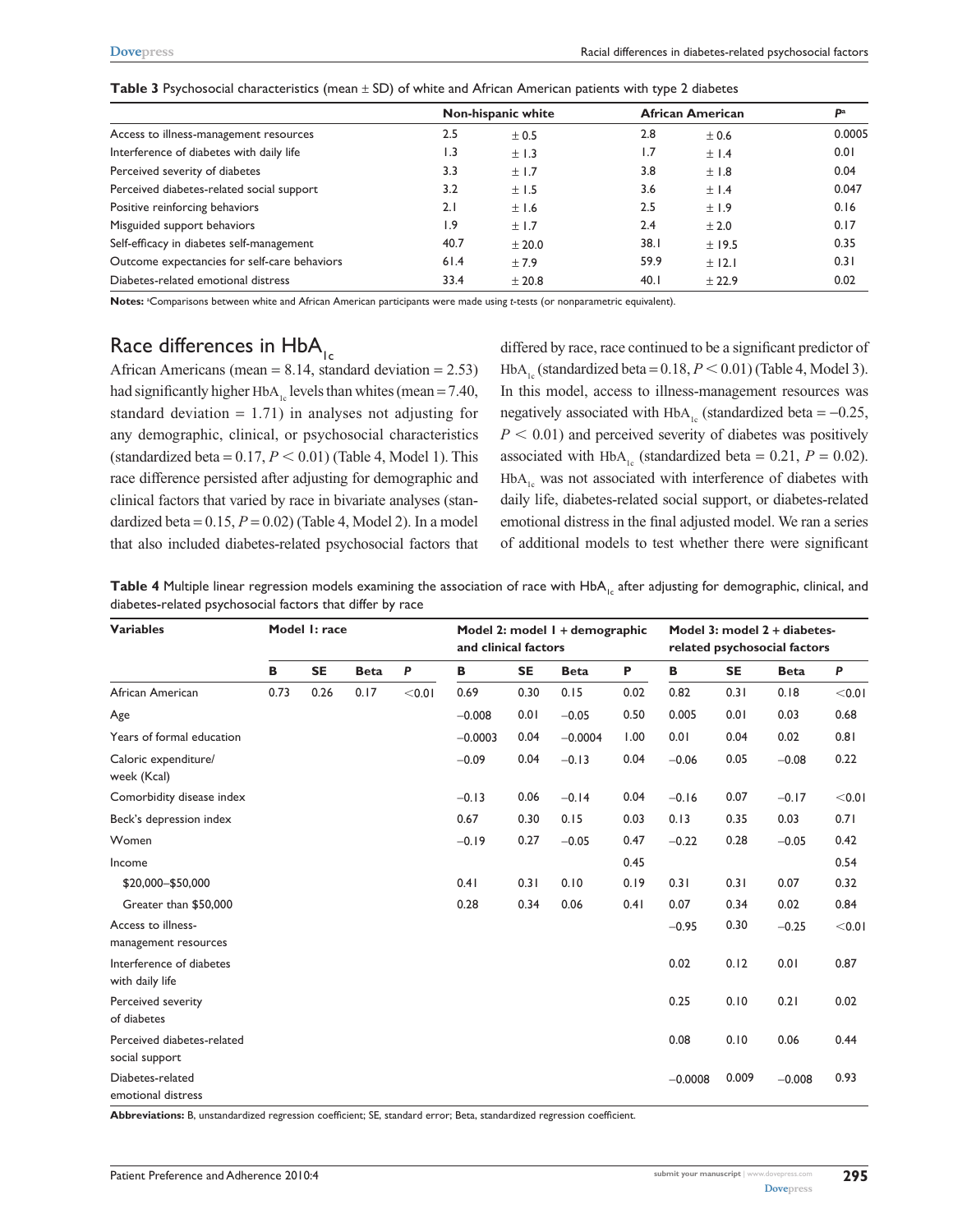interactions between race and each of the demographic, clinical, or diabetes-related psychosocial factors that were included in the multivariable analyses. No interactions were significant (data not shown), indicating that the associations between each variable and  $HbA<sub>1c</sub>$  were similar across the two racial groups.

### **Discussion**

The current study examined whether African American and white patients with type 2 diabetes differ on diabetes-related psychosocial factors, and whether race differences in glycemic control persist after taking into account such differences. We found race differences in some, but not all psychosocial factors examined in this study. Compared with whites, African Americans reported more interference of diabetes with daily life, greater severity of diabetes, and more diabetes-related emotional distress. However, African Americans may have more supportive environments to help them cope, as they reported more overall access to support resources to help them manage their illness and more diabetes-related social support from their family, friends, and health professionals. Interestingly, African Americans and whites did not differ on self-management self-efficacy or perceived benefits of engaging in self-care behavior. This pattern of results suggests that coping with diabetes may pose more challenges for African Americans than for whites, but that African Americans may have more supportive environments than whites to help them cope, and that both groups have equal confidence in their ability to manage their disease and the utility of doing so.

That being said, we found that African Americans had higher  $HbA_{1c}$  levels than whites, even after controlling for racial differences in the diabetes-related psychosocial factors noted above. This suggests that the persistent race disparity in glycemic control is independent of diabetesrelated psychosocial factors such as support received from significant others or the broader community, self efficacy in diabetes management, beliefs about the utility of engaging in recommended self-care behaviors, interference of the disease with daily life, or distress caused by the disease. Even though race differences were found in some of these areas, the race difference in glycemic control was still observed after taking those psychosocial factors into account.

Explanations for the race difference in glycemic control therefore remain elusive. Recent work has emphasized the role of socioeconomic status (SES) on diabetes prevalence, as SES is often confounded with race.<sup>60-62</sup> For instance, in a sample of white, African American, and Hispanic

adults, race differences in diabetes prevalence were greatly reduced after controlling for a combination of education and income.61 Moreover, no racial differences in diabetes prevalence were found in a sample of African American and white adults drawn from a racially integrated urban community where members of both races lived in similar social conditions and did not differ in socioeconomic status.<sup>62</sup> The current study, which focused on glycemic control rather than diabetes prevalence, found that race differences in glycemic control persisted even after controlling for education and income, demographic characteristics that serve as indicators of SES. It is possible, however, that our measures of SES did not capture other important racial differences in life circumstances that affect glycemic control. For instance, African American and white patients in the current study were likely drawn from poorly integrated communities, as rates of racial segregation remain high in many Pittsburgh neighborhoods. Residential segregation has been proposed as a contributing factor to racial disparities in health, given that it leads to differences in access to high-quality health care, exposure to environmental hazards, access to healthy and unhealthy foods, and recreational facilities that promote physical activity, all of which can influence health.<sup>63</sup> Additional research is needed to determine whether environmental factors not examined in the current analysis contribute to race disparities in glycemic control.

Even though this study found that the race disparity in glycemic control was independent of diabetes-related psychosocial factors, its results can inform the development of interventions to improve diabetes management for both African American and white patients. Our findings suggest that interventions may not need to be designed to target different psychosocial factors for African Americans and whites. Our results indicate that access to illnessmanagement resources is related to glycemic control for both African Americans and whites. Interventions designed to increase access to support from a variety of sources ranging from close friends and family to more distal sources such as the workplace, community, and the media may be a promising way to improve glycemic control for all patients. Such resources may already be more available to African Americans than whites, as African Americans reported more access to illnessmanagement resources than whites in the current study, and a similar trend has been reported in a previous study with a much smaller sample.<sup>64</sup> The relatively greater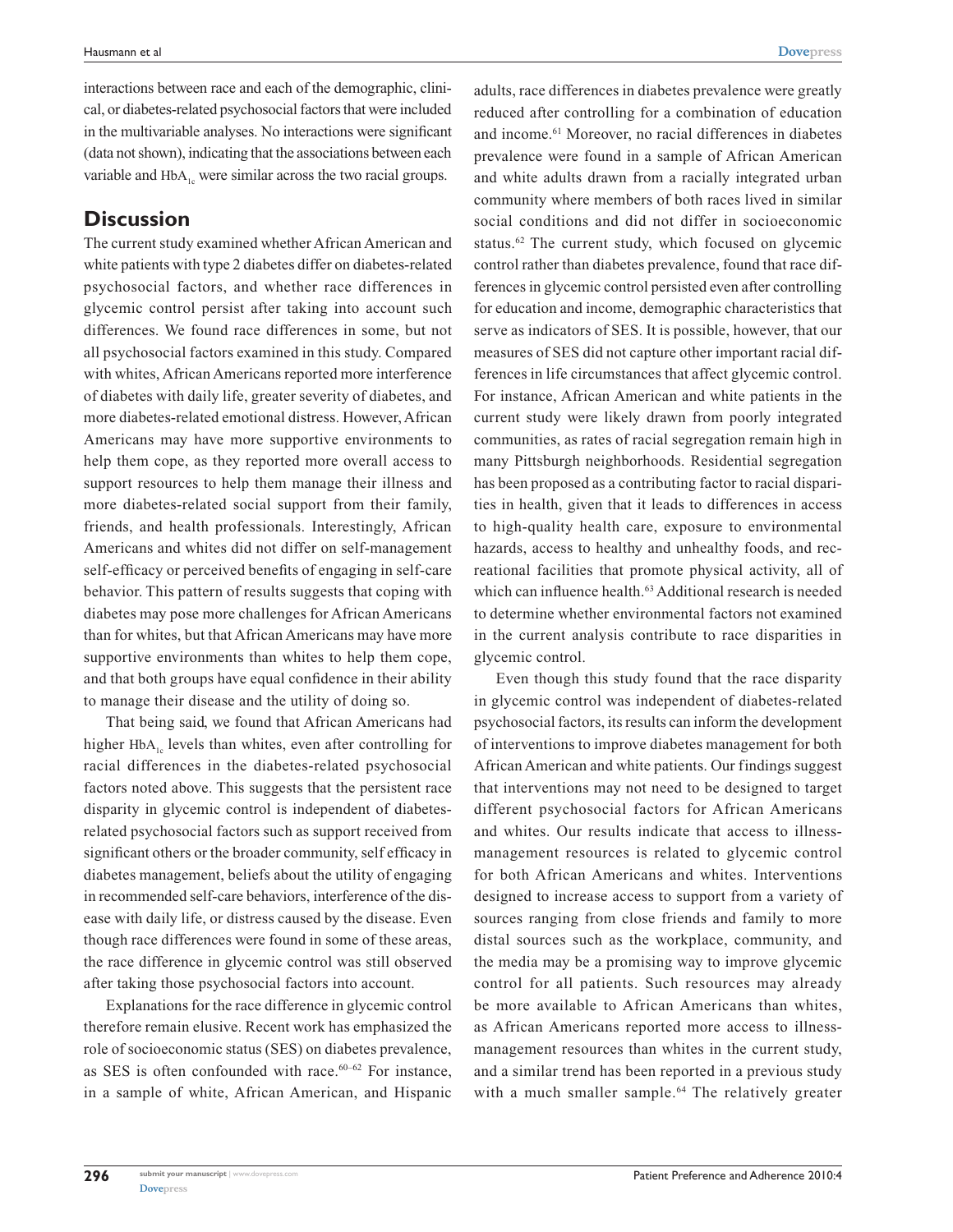important area for future efforts.

The current study has several limitations. First, the sample consisted of patients who self-selected into a study of a behavioral intervention designed to improve diabetes self-management. Therefore, the study sample may not be representative of the general population of patients with diabetes in terms of disease severity or motivation to engage in diabetes self-care behaviors. Second, while the study recruited the expected number of African Americans given the race distribution in the region, the number of African Americans in the sample is small, limiting the generalizability of the findings. Finally, the cross-sectional nature of the study prevents conclusions about causal relationships between the variables examined. For example, it is possible that having poorly controlled diabetes may lead patients to perceive their disease as more severe rather than poor glycemic control being caused by perceptions that one's disease is severe.

Despite these limitations, the current study adds to existing literature by identifying differences and similarities in diabetes-related psychosocial factors across African American and white patients with diabetes, and by showing that the race disparity in glycemic control is independent of differences in such factors. Access to illness-management resources is associated with better glycemic control for both African Americans and whites, which suggests one potential area for the development of interventions to improve diabetes management.

# **Acknowledgments**

The work of this paper was supported by the following grants: NIH/NINR/NR-R01008792, NIH/NCRR/CTSA-UL1- RR024153, and NIH/NCRR/GCRC-M01- RR000056. This material is also the result of work supported by resources and the use of facilities at the Veterans Affairs Pittsburgh Healthcare System in Pittsburgh, PA. Dr Hausmann was supported by VA Health Services Research and Development Career Development Awards (RCD 06-287 and ER 0280-1). The authors take full responsibility for the contents of this paper, which do not represent the views of the Department of Veterans Affairs or the United States Government. The authors would like to acknowledge the individual contributions of:

Rita Marsh, RN, MSN; Deborah Klinvex, BA; Tienna Luster; Beth Hall, RD; and Kathleen O'Malley, BA, BPhil.

# **Disclosure**

The authors report no conflicts of interest in this work.

#### **References**

- 1. Centers for Disease Control and Prevention. National diabetes fact sheet: general information and national estimates on diabetes in the United States, 2007. Atlanta, GA: Department of Health and Human Services, Centers for Disease Control and Prevention; 2008.
- 2. Brancati FL, Kao WH, Folsom AR, Watson RL, Szklo M. Incident type 2 diabetes mellitus in African American and white adults: the Atherosclerosis Risk in Communities Study. *JAMA*. 2000;283(17): 2253–2259.
- 3. Brancati FL, Whelton PK, Kuller LH, Klag MJ. Diabetes mellitus, race, and socioeconomic status. A population-based study. *Ann Epidemiol*. 1996;6(1):67–73.
- 4. Harris MI. Epidemiological correlates of NIDDM in Hispanics, whites, and blacks in the US population. *Diabetes Care*. 1991;14(7): 639–648.
- 5. Robbins JM, Vaccarino V, Zhang H, Kasl SV. Excess type 2 diabetes in African-American women and men aged 40–74 and socioeconomic status: evidence from the Third National Health and Nutrition Examination Survey. *J Epidemiol Community Health*. 2000;54(11): 839–845.
- 6. McBean AM, Li S, Gilbertson DT, Collins AJ. Differences in diabetes prevalence, incidence, and mortality among the elderly of four racial/ ethnic groups: whites, blacks, Hispanics, and Asians. *Diabetes Care*. 2004;27(10):2317–2324.
- 7. Adams AS, Trinacty CM, Zhang F, et al. Medication adherence and racial differences in A1C control. *Diabetes Care*. 2008;31(5): 916–921.
- 8. Bertoni AG, Clark JM, Feeney P, et al. Suboptimal control of glycemia, blood pressure, and LDL cholesterol in overweight adults with diabetes: the Look AHEAD Study. *J Diabetes Complications*. 2008;22(1):  $1 - 9$
- 9. Boltri JM, Okosun IS, Davis-Smith M, Vogel RL. Hemoglobin A1c levels in diagnosed and undiagnosed black, Hispanic, and white persons with diabetes: results from NHANES 1999–2000. *Ethn Dis*. 2005;15(4): 562–567.
- 10. Brown AF, Gregg EW, Stevens MR, et al. Race, ethnicity, socioeconomic position, and quality of care for adults with diabetes enrolled in managed care: the Translating Research Into Action for Diabetes (TRIAD) study. *Diabetes Care*. 2005;28(12):2864–2870.
- 11. de Rekeneire N, Rooks RN, Simonsick EM, et al. Racial differences in glycemic control in a well-functioning older diabetic population: findings from the Health, Aging and Body Composition Study. *Diabetes Care*. 2003;26(7):1986–1992.
- 12. Holcomb WL Jr, Mostello DJ, Leguizamon GF. African-American women have higher initial HbA<sub>1c</sub> levels in diabetic pregnancy. *Diabetes Care*. 2001;24(2):280–283.
- 13. Wendel CS, Shah JH, Duckworth WC, Hoffman RM, Mohler MJ, Murata GH. Racial and ethnic disparities in the control of cardiovascular disease risk factors in Southwest American veterans with type 2 diabetes: the Diabetes Outcomes in Veterans Study. *BMC Health Serv Res*. 2006;6:58.
- 14. Harris MI, Eastman RC, Cowie CC, Flegal KM, Eberhardt MS. Racial and ethnic differences in glycemic control of adults with type 2 diabetes. *Diabetes Care*. 1999;22(3):403–408.
- 15. Bonds DE, Zaccaro DJ, Karter AJ, Selby JV, Saad M, Goff DC Jr. Ethnic and racial differences in diabetes care: The Insulin Resistance Atherosclerosis Study. *Diabetes Care*. 2003;26(4): 1040–1046.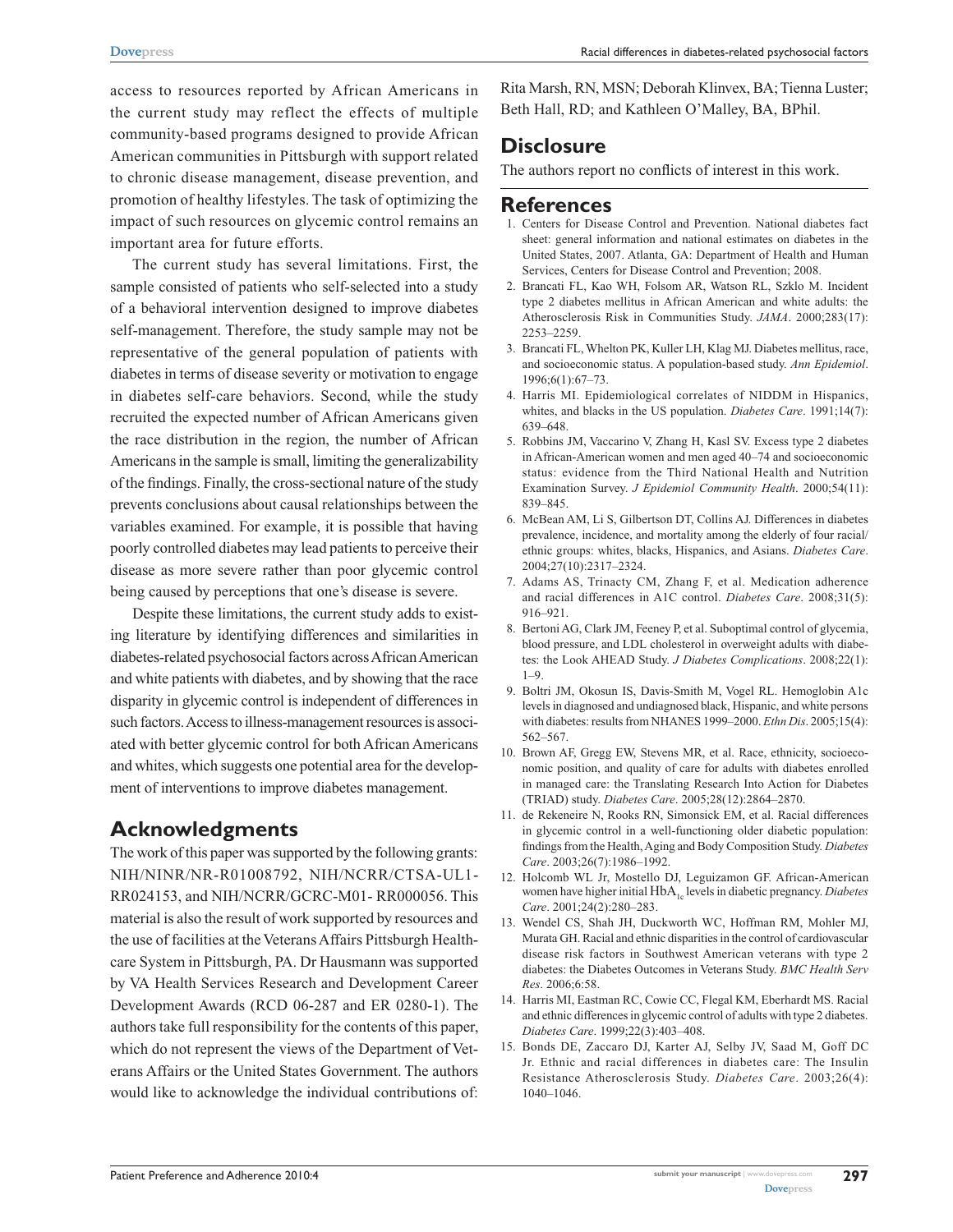- 16. Heisler M, Faul JD, Hayward RA, Langa KM, Blaum C, Weir D. Mechanisms for racial and ethnic disparities in glycemic control in middle-aged and older Americans in the health and retirement study. *Arch Intern Med*. 2007;167(17):1853–1860.
- 17. Bell RA, Summerson JH, Konen JC. Racial differences in psychosocial variables among adults with non-insulin-dependent diabetes mellitus. *Behav Med*. 1995;21(2):69–73.
- 18. Sequist TD, Adams A, Zhang F, Ross-Degnan D, Ayanian JZ. Effect of quality improvement on racial disparities in diabetes care. *Arch Intern Med*. 2006;166(6):675–681.
- 19. Kirk JK, D'Agostino RB Jr, Bell RA, et al. Disparities in HbA<sub>1a</sub> levels between African-American and non-Hispanic white adults with diabetes: a meta-analysis. *Diabetes Care*. 2006;29(9):2130–2136.
- 20. Quenan L, Remington P. Diabetes mortality trends in Wisconsin, 1979–1997: the increasing gap between whites and blacks. *WMJ*. 2000; 99(3):44–47.
- 21. Sanchez-Thorin JC. The epidemiology of diabetes mellitus and diabetic retinopathy. *Int Ophthalmol Clin*. 1998;38(2):11–18.
- 22. Krop JS, Coresh J, Chambless LE, et al. A community-based study of explanatory factors for the excess risk for early renal function decline in blacks vs whites with diabetes: the Atherosclerosis Risk in Communities study. *Arch Intern Med*. 1999;159(15):1777–1783.
- 23. Massing MW, Henley N, Biggs D, Schenck A, Simpson RJ Jr. Prevalence and care of diabetes mellitus in the Medicare population of North Carolina. Baseline findings from the Medicare Healthcare Quality Improvement Program. *N C Med J*. 2003;64(2):51–57.
- 24. Kamel HK, Rodriguez-Saldana J, Flaherty JH, Miller DK. Diabetes mellitus among ethnic seniors: contrasts with diabetes in whites. *Clin Geriatr Med*. 1999;15(2):265–278.
- 25. Karter AJ, Ferrara A, Liu JY, Moffet HH, Ackerson LM, Selby JV. Ethnic disparities in diabetic complications in an insured population. *JAMA*. 2002;287(19):2519–2527.
- 26. Harris EL, Sherman SH, Georgopoulos A. Black-white differences in risk of developing retinopathy among individuals with type 2 diabetes. *Diabetes Care*. 1999;22(5):779–783.
- 27. Wong TY, Klein R, Islam FM, et al. Diabetic retinopathy in a multiethnic cohort in the United States. *Am J Ophthalmol*. 2006;141(3): 446–455.
- 28. Stephens GW, Gillaspy JA, Clyne D, Mejia A, Pollak VE. Racial differences in the incidence of end-stage renal disease in types I and II diabetes mellitus. *Am J Kidney Dis*. 1990;15(6):562–567.
- 29. Young BA, Maynard C, Reiber G, Boyko EJ. Effects of ethnicity and nephropathy on lower-extremity amputation risk among diabetic veterans. *Diabetes Care*. 2003;26(2):495–501.
- 30. Young BA, Maynard C, Boyko EJ. Racial differences in diabetic nephropathy, cardiovascular disease, and mortality in a national population of veterans. *Diabetes Care*. 2003;26(8):2392–2399.
- 31. The Diabetes Control and Complications Trial Research Group. The effect of intensive treatment of diabetes on the development and progression of long-term complications in insulin-dependent diabetes mellitus. *N Engl J Med*. 1993;329(14):977–986.
- 32. Sequist TD, Fitzmaurice GM, Marshall R, Shaykevich S, Safran DG, Ayanian JZ. Physician performance and racial disparities in diabetes mellitus care. *Arch Intern Med*. 2008;168(11):1145–1151.
- 33. Saydah S, Cowie C, Eberhardt MS, De Rekeneire N, Narayan KM. Race and ethnic differences in glycemic control among adults with diagnosed diabetes in the United States. *Ethn Dis*. 2007;17(3):529–535.
- 34. Glasgow RE, Fisher L, Skaff M, Mullan J, Toobert DJ. Problem solving and diabetes self-management: investigation in a large, multiracial sample. *Diabetes Care*. 2007;30(1):33–37.
- 35. Kurian AK, Borders TF. Racial and ethnic differences in the effects of regular providers and self-management education on diabetes preventive care. *Ethn Dis*. 2006;16(4):786–791.
- 36. Lee JA, Liu CF, Sales AE. Racial and ethnic differences in diabetes care and health care use and costs. *Prev Chronic Dis*. 2006;3(3): A85.
- 37. Oladele CR, Barnett E. Racial/ethnic and social class differences in preventive care practices among persons with diabetes. *BMC Public Health*. 2006;6:259.
- 38. Thackeray R, Merrill RM, Neiger BL. Disparities in diabetes management practice between racial and ethnic groups in the United States. *Diabetes Educ*. 2004;30(4):665–675.
- 39. Harris MI. Racial and ethnic differences in health care access and health outcomes for adults with type 2 diabetes. *Diabetes Care*. 2001;24(3):454–459.
- 40. Nwasuruba C, Osuagwu C, Bae S, Singh KP, Egede LE. Racial differences in diabetes self-management and quality of care in Texas. *J Diabetes Complications*. 2009;23(2):112–118.
- 41. DuBard CA, Yow A, Bostrom S, Attiah E, Griffith B, Lawrence W. Racial/ethnic differences in quality of care for North Carolina Medicaid recipients. *N C Med J*. 2009;70(2):96–101.
- 42. Bandura A. *Social Foundations of Thought and Action*: *A Social Cognitive Theory*. Englewood Cliffs, NJ: Prentice-Hall; 1986.
- 43. Whittemore R, D'Eramo Melkus G, Grey M. Metabolic control, self-management and psychosocial adjustment in women with type 2 diabetes. *J Clin Nurs*. 2005;14(2):195–203.
- 44. Gallant MP. The influence of social support on chronic illness self-management: a review and directions for research. *Health Educ Behav*. 2003;30(2):170–195.
- 45. Talbot F, Nouwen A, Gingras J, Gosselin M, Audet J. The assessment of diabetes-related cognitive and social factors: the multidimensional diabetes questionnaire. *J Behav Med*. 1997;20(3):291–312.
- 46. Toljamo M, Hentinen M. Adherence to self-care and social support. *J Clin Nurs*. 2001;10(5):618–627.
- 47. Glasgow RE, Toobert DJ, Hampson SE, Wilson W. Behavioral research on diabetes at the Oregon Research Institute. *Ann Behav Med*. 1995;17(1):32–40.
- 48. Hurley AC, Shea CA. Self-efficacy: strategy for enhancing diabetes self-care. *Diabetes Educ*. 1992;18(2):146–150.
- 49. Rosland AM, Kieffer E, Israel B, et al. When is social support important? The association of family support and professional support with specific diabetes self-management behaviors. *J Gen Intern Med*. 2008;23(12):1992–1999.
- 50. Sarkar U, Fisher L, Schillinger D. Is self-efficacy associated with diabetes self-management across race/ethnicity and health literacy? *Diabetes Care*. 2006;29(4):823–829.
- 51. Brody GH, Kogan SM, Murry VM, Chen YF, Brown AC. Psychological functioning, support for self-management, and glycemic control among rural African American adults with diabetes mellitus type 2. *Health Psychol*. 2008;27(1 Suppl):S83–S90.
- 52. Shaw BA, Gallant MP, Riley-Jacome M, Spokane LS. Assessing sources of support for diabetes self-care in urban and rural underserved communities. *J Community Health*. 2006;31(5):393–412.
- 53. Skelly AH, Marshall JR, Haughey BP, Davis PJ, Dunford RG. Self-efficacy and confidence in outcomes as determinants of self-care practices in inner-city, African-American women with non-insulindependent diabetes. *Diabetes Educ*. 1995;21(1):38–46.
- 54. Chlebowy DO, Garvin BJ. Social support, self-efficacy, and outcome expectations: impact on self-care behaviors and glycemic control in Caucasian and African American adults with type 2 diabetes. *Diabetes Educ*. 2006;32(5):777–786.
- 55. Spencer MS, Kieffer EC, Sinco BR, et al. Diabetes-specific emotional distress among African Americans and Hispanics with type 2 diabetes. *J Health Care Poor Underserved*. 2006;17(2 Suppl): 88–105.
- 56. Sevick MA, Zickmund S, Korytkowski M, et al. Design, feasibility, and acceptability of an intervention using personal digital assistant-based self-monitoring in managing type 2 diabetes. *Contemp Clin Trials*. 2008;29(3):396–409.
- 57. Stewart AL, Mills KM, King AC, Haskell WL, Gillis D, Ritter PL. CHAMPS physical activity questionnaire for older adults: outcomes for interventions. *Med Sci Sports Exerc*. 2001;33(7):1126–1141.